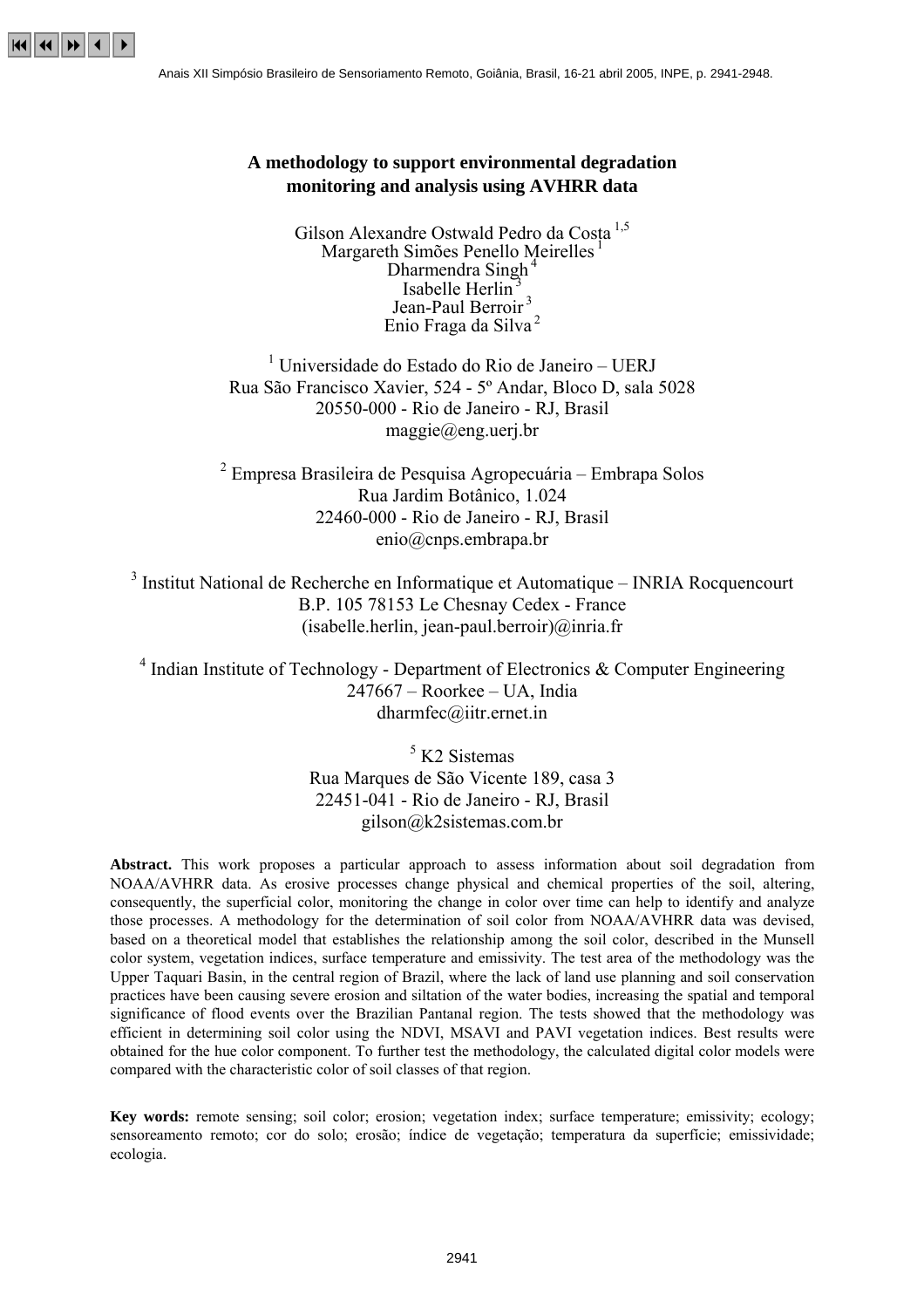### **1. Introduction**

The Taquari River is a major contributor to hydrological system of the Brazilian Pantanal, a Biosphere Reserve (UNESCO). Its watershed covers approximately 80,000 km2, being approximately one third located in the highlands of the Paraguay River basin.

 The topography and characteristics of most of the soils in the region make them highly or very highly susceptible to erosion, potential erosion rates may vary from 600 to 950 mt/ha/year.

 The occupation of the highlands in the center-west region of Brazil in the last 30 years, characterized by the lack of planning of land use, lack of soil conservation practices, and destruction of river bank vegetation, has amplified degradation of soil and water resources, to a point that it is considered the principal menace to the Pantanal biome integrity. Currently the Taquari river carries a sediment load of 491 mg/l. Deposition in the Pantanal lowlands occur at rates higher than 100mt/ha/year, resulting in flood events that, every year, increase their spatial and temporal significance.

 The present work describes a methodology conceived to assist land use management of the Upper Taquari Basin. The methodology was developed as a component of the ECOAIR Project, a Scientific International Cooperation Project for the development of models and automated routines to identify environmental parameters associated to erosive processes and degradation using satellite images (automatic monitoring of land/use, land cover change).

 In order to unravel the complexity of the Taquari issue we adopted a problem-oriented approach in which, we have considered to predict erosion process by satellite data, where soil color is considered as a key factor indicator for monitoring erosion processes.

## **2. Soil Color**

Soil is a complex matrix containing mineral, water, air and organic matter at various levels. The easiest soil properties to assess are the morphological ones, expressions of the appearance of soil according to macroscopic characteristics promptly perceptible, such as color, texture and structure.

 Often the morphological characteristics of soils are determinant for its classification, what indicates its strong correlation with the physical, mineralogical and chemical properties. In fact it is possible to extract a lot of information about a particular soil based on its morphology.

 According the U.S. Soil Survey Staff (1981) color is one of the most useful properties for soil identification and appraisal. Qualitative and quantitative information can be gained on parameters such as organic matter content (Schultz, 1993), mineralogy (Schulze, 1993), moisture and drainage (Richardson, 1993), pH-Eh (Fanning, 1993), and soil horizon delineation (Soil Survey Staff, 1999).

 Dark soils are usually richer in organic matter. The red color can indicate high amount iron oxides. Carbonate and calcium sulphate give soil a lighter color, whereas moisture lowers the intensity of soil color.

 Generally, eroded soils have higher color values, as a consequence of the removal of the top layers of soil and the subsequent decrease in organic matter. When the top layers are totally removed, soil material with color significantly different from that of the non-eroded soils will be exposed.

 The standard method for specifying the color of soil is based on a comparison of soil samples of color chips contained in a Munsell color chart (*Munsel*, 1994). The Munsell color designation makes use of a characterization scheme that describes color in terms of three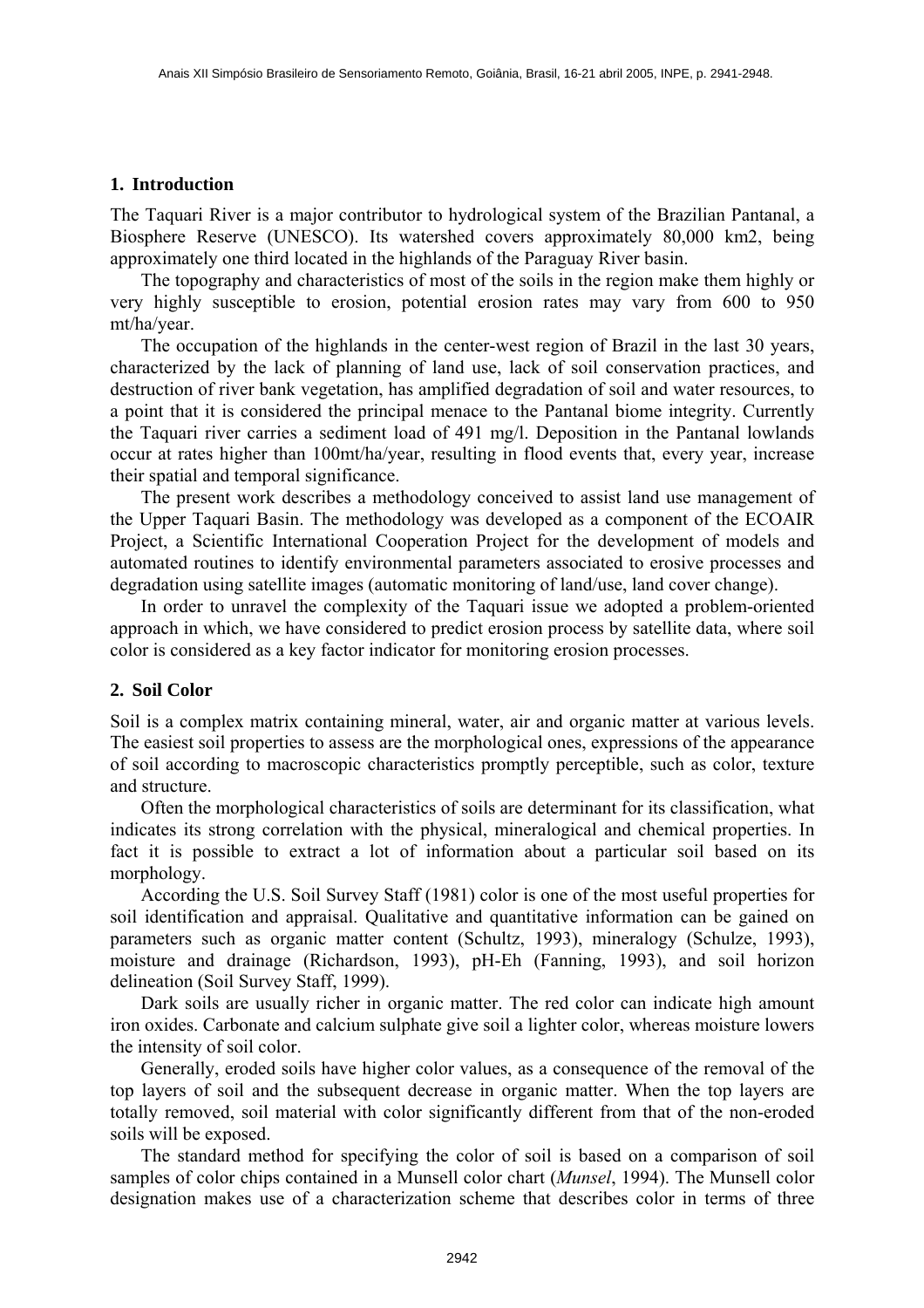variables: hue, value and chroma. The hue notation of a color indicates its relation to red, yellow, green, blue and purple, according to Munsell (1907) hue is "the quality by which we distinguish one color from another". Value is a neutral axis that refers to the gray level of the color, it is "the quality by which we distinguish a light color from a dark one". Chroma is the quality that distinguishes the difference from a pure hue to a gray shade.

### **3. Theoretical Model**

The proposed approach aims at assessing soil color from NOAA/AVHRR data. It starts from establishing the correlation models between soil color, collected in situ by pedologists, and Vegetation Indices and Emissivity, calculated from the NOAA images. The next step is the inversion of the models so that soil color can be determined directly from the NOAA data.

 It is a semi-empirical approach. The determination of the correlation models between vegetation indices and emissivity and soil color/moisture starts from the definition of the physical significance of the vegetation indices and emissivity.

 Vegetation Indices have been used extensively for the derivation of the biophysical properties of vegetation and soil. In this work a few types of vegetation indices were used, in order to determine witch is more useful for the assessment of color:

• Normalized Adjusted Vegetation Index (NDVI);  
NDVI = 
$$
(\rho_{\text{nir}} - \rho_{\text{red}}) / (\rho_{\text{nir}} - \rho_{\text{red}})
$$
 (1)

- Modified Soil Adjusted Vegetation Index (MSAVI) (Qi, 1994);  $MSAVI = ((2\rho_{\text{nir}} + 1) - ((2\rho_{\text{nir}} + 1)^2 - 8(\rho_{\text{nir}} - \rho_{\text{red}}))^{0.5}) / 2$  (2)
- Global Environment Monitoring Index (GEMI) (Pinty, 1992); GEMI =  $\xi(1 - 0.25\xi) - (\rho_{\text{red}} - 0.125) / (1 - \rho_{\text{red}})$  (3)  $\xi = (2(\rho_{\text{nir}}^2 - \rho_{\text{red}}^2) + 1.5\rho_{\text{nir}} + 0.5\rho_{\text{red}}) / (\rho_{\text{nir}} + \rho_{\text{red}} + 0.5)$

• Purified Adjusted Vegetation Index (PAVI) (Singh, 2004).  
PAVI = 
$$
(\rho_{\text{nir}}^2 - \rho_{\text{red}}^2) / (\rho_{\text{nir}}^2 - \rho_{\text{red}}^2)
$$
 (4)

 Surface Emissivity is a measure of the inherent efficiency of the surface in converting heat energy into radiant energy above the surface. It depends upon the composition, roughness and moisture content of the surface and on the observation conditions (i.e. wavelength, pixel resolution and observation angle). Surface emissivity variation, consequently, have a direct relationship with surface composition change (Sobrino, 2000).

 The channel emissivity difference and mean channel emissivity can be calculated directly from AVHRR/NOAA data using NDVI Threshold Method - NDVI<sup>THM</sup> (Sobrino, 2000).

 Vegetation indices and surface emissivity can be considered as a function of the ecosystem investigated, climate, terrain, soil and hydrology variables. Conceptually the vegetation indices and emissivity can be modeled using those environmental variables:

VI / Emissivity = f(Cl, Ve, Ph, S) + K 
$$
(5)
$$

 The sub-models may in turn be represented as a function of their major components: climate (*Cl*), Vegetation/Ecosystem (*Ve*), Physiography (*Ph*), Soil/Hydrology (*S*). Where K, is the modeling errors caused by environmental variables and potential inaccurate measurements. The model could evidently be more complex, however, not all environmental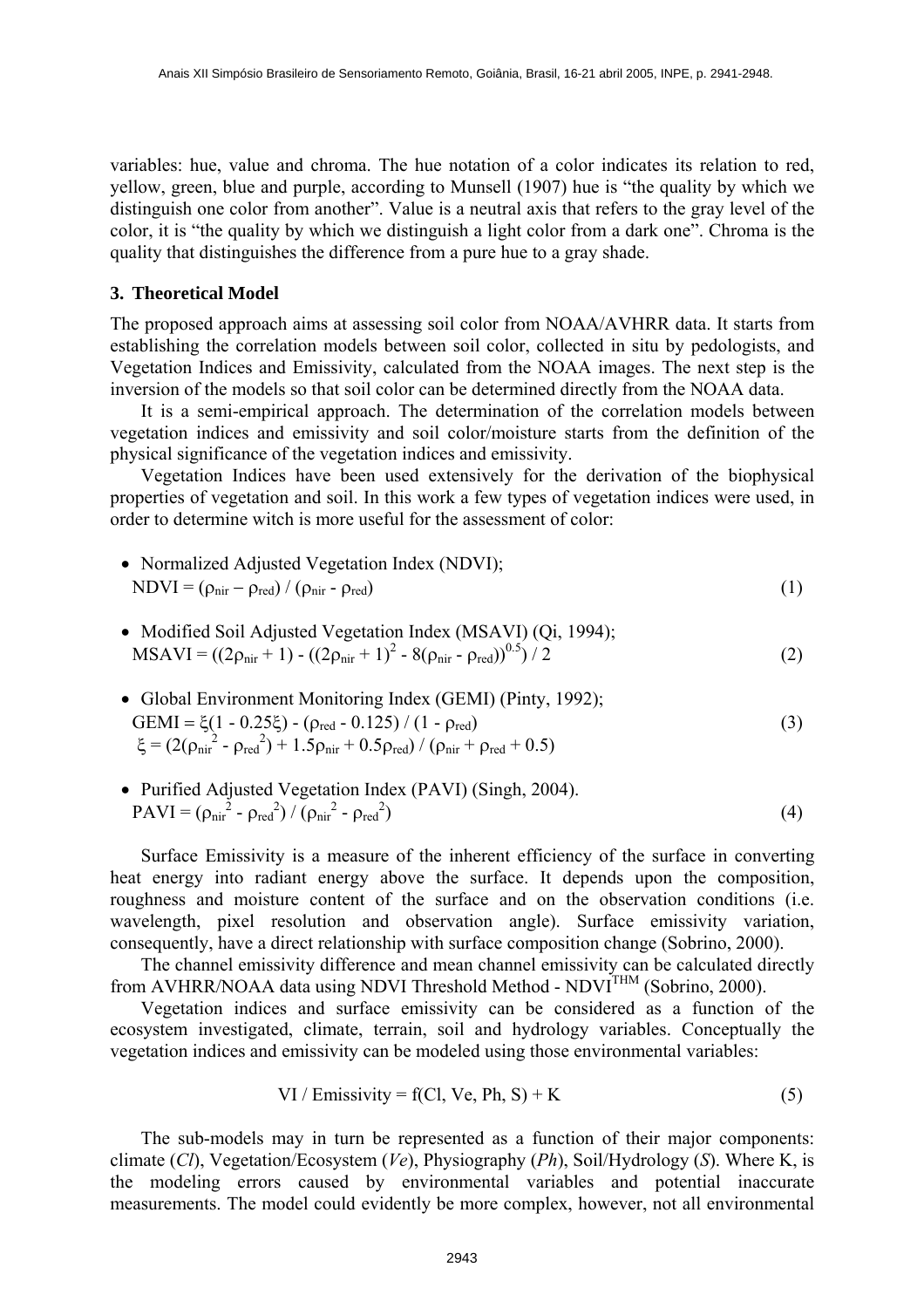variables are completely independent, what makes it possible to obtain theoretical VI/Emissivity with a limited number of environmental variables.

 Vegetation indexes are influenced by variations of vegetation and soil. They can be considered as the sum of two components:

$$
VI = VISoil + Viveg etation
$$
 (6)

The same can be said about surface emissivity:

$$
\varepsilon = \varepsilon_{\text{solid}} + \varepsilon_{\text{vegetation}} \tag{7}
$$

 In this work we segmented the images and investigated only the locations where the influence of soil in the indices are greater than that of the vegetation. So, we restricted the application of the model to the space of vegetation indices where the influence of the component *VIvegetation* is small (NDVI between 0 e 0.2).

 Furthermore, for a specific geographic location, the vegetation/ecosystem and phisiography sub models become relatively less time variant. Therefore, NDVI for a specific time (*t*) at a specific geographic location becomes primarily a function of climate variables and soil moisture/color.

$$
VI(t) = f [soil color/moisture] + f [climate variables] + K1
$$
 (8)

To simplify the models:

$$
VI = f[soil color] + f[temperature)] + K2
$$
 (9)

$$
Emissivity = f [soil color] + K3
$$
 (10)

 Surface temperature was calculated through one of the split window algorithms (Ulivieri, 1992);

$$
Ts = T4 + 1.8 (T4 - T5) + 48(1 - \varepsilon) - 75 \Delta \varepsilon \tag{11}
$$

Where *Ts* is the surface temperature, *T4* is the brightness temperature from band 4 of AVHRR and *T5* is the brightness temperature from band 5.

#### **4. Materials and Methods**

The ground truth data consisted of 60 color profiles (in Munsell notation) of the soil top layer collected in the years of 1995, 1996 and 1999, from different sites in the Upper Taquari basin.

 Local Area Coverage (LAC) AVHRR/NOAA images were acquired from the Satellite Active Archive from the NOAA Administration (<www.saa.noaa.gov>) for the dates the soil samples were collected.

 After geometric correction and atmospheric calibration, the Vegetation Indices (NDVI, GEMI, MSAVI and PAVI) and Emissivity (mean and difference) were calculated. Then, VIs and Emissivities were calculated for the ground truth sites

 Different kinds of regression analysis were tested to determine the best correlation models among the VIs and Emissivities and the soil color.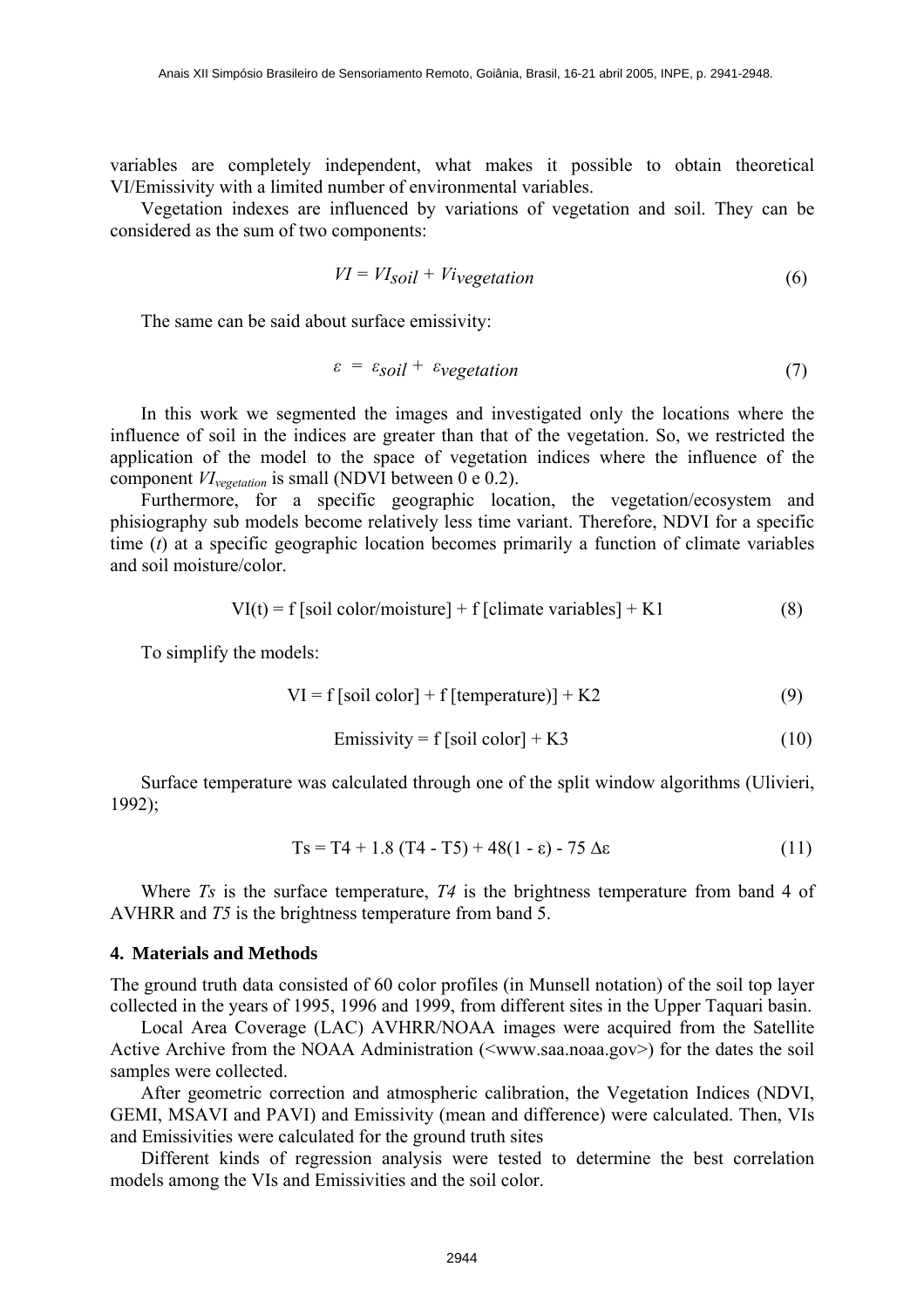Data were separated into two sets, data from 1995 and 1996 (22 samples), and data from 1999 (37 samples). Regression coefficients were calculated using data from 1999 and the regression model was tested against 1995 data.

# **5. Results**

The calculations made taken all data into consideration shown that the best correlations were obtained by linear regression for all the vegetation indices and surface emissivity. The best correlation coefficients were obtained by linear/multiple regression:

| VI          | r    | $r^2$ | r    | r <sup>2</sup> | r    | $r^2$ |
|-------------|------|-------|------|----------------|------|-------|
|             | (H)  | (H)   | (V)  | (V)            | (C)  | (C)   |
| <b>NDVI</b> | 0.69 | 0.47  | 0,46 | 0,21           | 0.36 | 0,13  |
| MSAVI       | 0.69 | 0,48  | 0,48 | 0,23           | 0,36 | 0,13  |
| <b>GEMI</b> | 0,32 | 0,10  | 0,27 | 0,07           | 0.31 | 0,10  |
| <b>PAVI</b> | 0.68 | 0,46  | 0,46 | 0,21           | 0,37 | 0,14  |

**Table 1.** Values of correlation coefficient (r) and coefficient of determinations  $(r^2)$  for Hue, Value and Chroma respectively (from left to right) with various vegetation indices by equation Hue/Value/Chroma =  $b0 + b1$  (VI) +  $b2$  (Surface Temperature)

| E                                   | r    | $r^2$ |      |      | r       |      |
|-------------------------------------|------|-------|------|------|---------|------|
|                                     | (H)  | (H)   | (V)  | (V)  | (C)     | (C)  |
| ε                                   | 0.45 | 0,20  | 0.18 | 0,03 | $-0.25$ | 0.06 |
| $\boldsymbol{\varDelta\varepsilon}$ | 0,49 | 0,24  | 0,15 | 0,02 | $-0,29$ | 0,08 |

**Table 2.** Values of  $r$  and  $r^2$  for Hue, Value and Chroma respectively (from left to right) with channel and difference emissivity  $(E)$  by equation Hue/Value/Chroma =  $b0 + b1 (E)$ 

 When testing the 1995-1996 data against the color (hue, value and chroma) grids calculated from the NOAA images, using the regression models determined from the 1999 data, the following results we obtained:

| <i>VI/E</i>         | r       | $r^2$ | r       | r <sup>2</sup> | r    | $r^2$ |
|---------------------|---------|-------|---------|----------------|------|-------|
|                     | (H)     | (H)   | (V)     | (V)            | (C)  | (C)   |
| <b>NDVI</b>         | 0,86    | 0.75  | 0.71    | 0,51           | 0,48 | 0,23  |
| MSAVI               | 0,86    | 0.74  | 0,73    | 0,54           | 0,47 | 0,22  |
| <b>GEMI</b>         | $-0,52$ | 0,27  | 0,60    | 0,36           | 0,38 | 0,14  |
| <b>PAVI</b>         | 0,86    | 0.74  | 0,70    | 0.49           | 0.49 | 0,24  |
| $\pmb{\varepsilon}$ | $-0,62$ | 0.39  | $-0,42$ | 0.18           | 0.39 | 0,15  |
| Δε                  | $-0,71$ | 0.51  | $-0,43$ | 0,18           | 0,44 | 0,19  |

**Table 3.** Values of correlation coefficient (*r*) and coefficient of determinations ( $r^2$ ) for Hue, Value and Chroma respectively (from left to right) with observed and calculated values of Hue, Value and Chroma using various vegetation indices, channel and difference emissivity.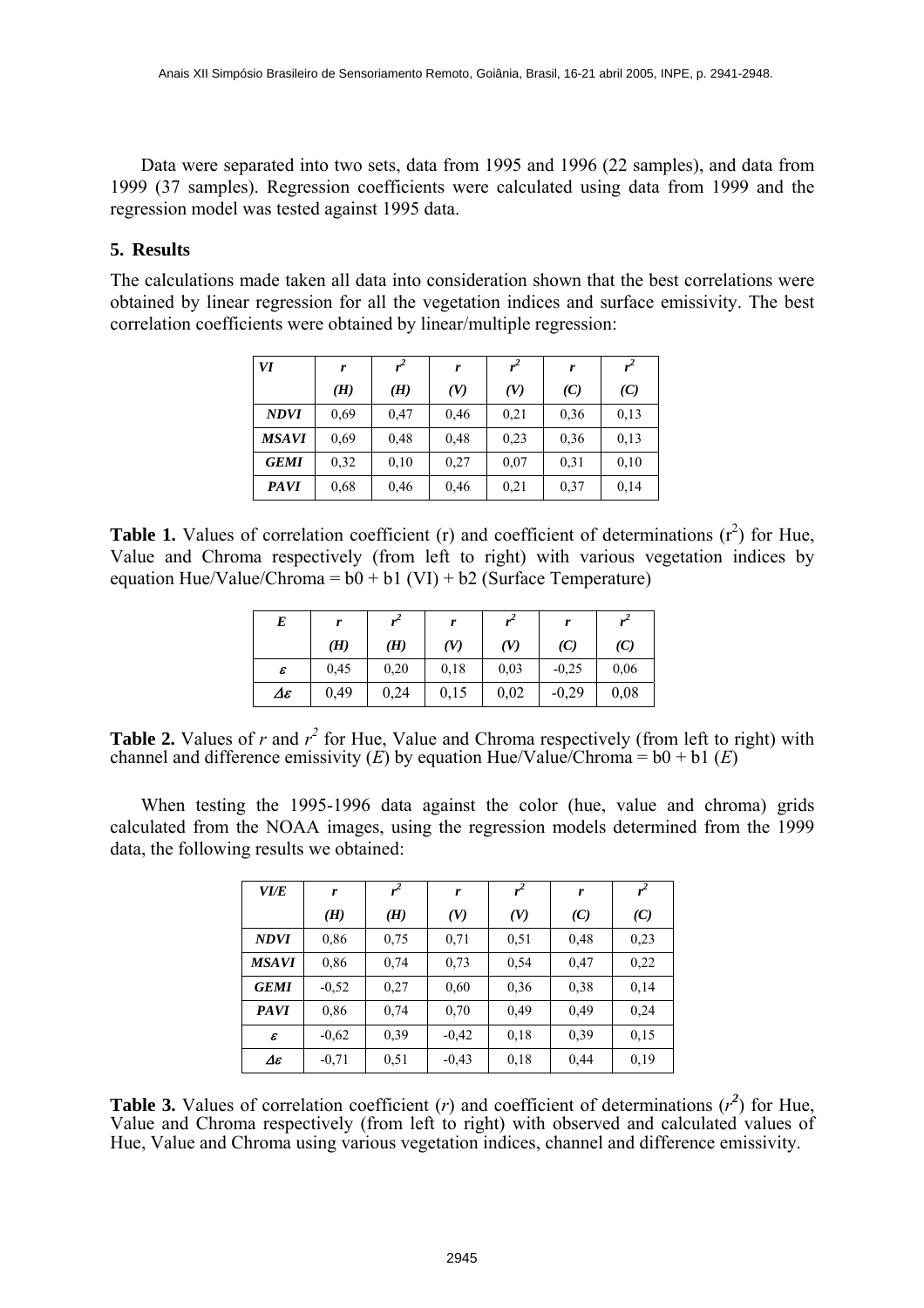### **6. Soil Class Matching**

To evaluate the precision of color calculation trough the methodology an application was devised to confirm the soil classification of the Upper Taquari Basin, produced earlier by EMBRAPA (Brasil, 1997).

For the application, we selected the Neossolos Quartzarênicos Orticos soil class, which covers an area of 13.450 km2, corresponding to 47% of the Basin area.

 Each pixel of the digital color model calculated, situated inside the areas associated to the selected class and in locations where the NDVI values ranged from 0 and 0.2, was tested.

The color interval for the Neossolos Quartzarênicos Órticos soil class was determined from a set of morphological descriptions of soil profiles collected in the High Paraguai River Basin.

 From the color records provided by EMBRAPA, the color component intervals for the selected class are: 2.5YR a 10YR for Hue; 3 a 4 for Value; and 2 a 5 for Chroma.

 Four AVHRR images from different years were tested. The digital soil color models were calculated using both NDVI and MSAVI vegetation indices.

Considering only the hue component, the comparison gave the following results:

| <b>Image Date</b> | <b>Hit Rate</b> | <b>Hit Rate</b> |  |
|-------------------|-----------------|-----------------|--|
|                   | (MSAVI)         | (NDVI)          |  |
| 19/8/1995         | 99.93%          | 99.91 %         |  |
| 29/11/1995        | 99.84 %         | 99.51 %         |  |
| 24/11/1996        | 99.95%          | 99.91 %         |  |
| 15/10/1999        | 96.69%          | $96.07\%$       |  |

**Table 4.** Percentage of pixels for which the calculated hue lies inside the characteristic color interval for the selected class.

 Considering all the three color components (hue, value and chroma) at the same time, the comparison gave the following results:

| <b>Image Date</b> | <b>Hit Rate</b> | <b>Hit Rate</b> |  |
|-------------------|-----------------|-----------------|--|
|                   | (MSAVI)         | (NDVI)          |  |
| 19/8/1995         | 92.76 %         | 93.52 %         |  |
| 29/11/1995        | 93.52 %         | $90.5\%$        |  |
| 24/11/1996        | 89.92%          | 85.56 %         |  |
| 15/10/1999        | $9044\%$        | 89.77%          |  |

**Table 5.** Percentage of pixels for which the calculated color (hue, value and chroma) lies inside the characteristic color interval for the selected class.

 It must be noted that the color interval considered for the selected class is considered large, with respect to hue it varies from 2.5YR to 10YR.

 In a future application we intend to investigate classes characterized by smaller color intervals, such as the Latossolos Vermelhos or Latossolos Vermelho-Amarelo.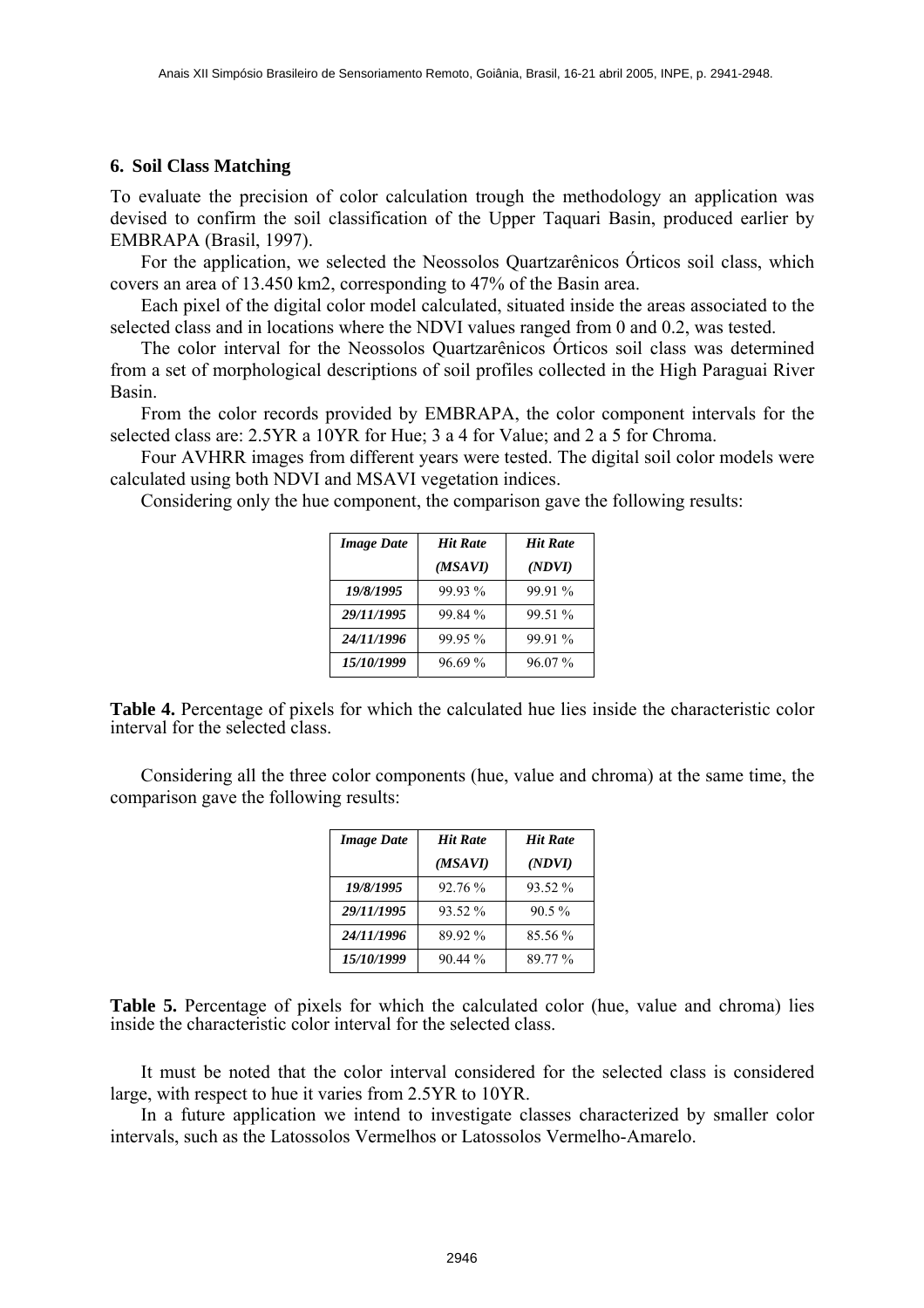### **7. Conclusions**

The results show a good correlation between NDVI, PAVI and MSAVI (in that order) and Hue. They also show that Hue can be predicted with a good level of accuracy directly from the NOAA images

 The low correlation between the color components and emissivity indicates that unaccounted characteristics of soil have a larger influence on emissivity than color. As emissivity has been linked with the structure of soils, maybe other factors, such as texture, roughness or chemical composition can be better correlated to emissivity.

 A fair correlation has been established between Value and Vegetation Indices (specially MSAVI, NDVI and PAVI, in that order), and a low correlation between Chroma and Vegetation Indices. That can be partially explained by the higher influence moisture has on Value and Chroma than on Hue. The investigation of soil profile records obtained from EMBRAPA (from the same Central-West Region of Brazil), shows that a wet soil sample has usually the same Hue, but lower Value and Chroma values than a dry sample.

 Further tests are currently being made to evaluate the capacity of prediction of soil degradation processes of the proposed approach. In the future moisture information should be added to the models, what we believe will improve the results obtained by the approach.

#### **8. Acknowledgment**

The present work is a part of ECOAIR Project (Digital Image Processing Technology for Change Detection of Environment Information), sponsored by  $CNPq - Brazilian National$ Council for Scientific and Technological Development ( $\langle$ www.cnpq.br>) and INRIA – Institut National de Recherche en Informatique et Automatique, France. Authors are very much thankful for their financial support.

## **9. References**

Bem-Dor, E.; Irons, J.R.; Eperma, G. Soil Reflectance. *Remote Sensing for the Earth Sciences*, v. 3, Wiley, New York, p. 111-188, 1999.

Brasil. Ministério do Meio Ambiente, Recursos Hídricos e da Amazônia Legal. Programa Nacional do Meio Ambiente. Projeto Pantanal. *Plano de Conservação da Bacia do Alto Paraguai (PCBAP)*, v. 2, Brasilia, 1997.

Cihlar, J.; St.Laurent, L.; Dyer, J. A. Relation between the Normalized Difference Vegetation Index and Ecological Variables. *Remote Sensing of Environment*, v. 35, Elsevier, New York, p. 279-298, 1991.

Coll, C.; Caselles, V.; Schmugge, T. Estimation of Land Surface Emissivity Differences in the Split Window Channels of AVHRR. *Remote Sensing of Environment*, Vol 48, Elsevier, New York, pp. 127-134, 1994.

Fanning, D. S.; Rabenhorst M. C.; Bigham J. M. Colors of Acid Sulfate Soils, SSSA Special Publication, No. 31. Madison, WI, 1993.

Lozano-Garcia, D. F.; Fernandez, R. N.; Johannsen, C. J. Assessment of Regional Biomass-Soil Relationships using Vegetation Indexes, *IEEE Transactions on Geoscience and Remote Sensing*, v. 29, p. 331-338, 1991.

Munsell, A. H. *A Color Notation*. Geo H. Ellis Co., 114p. 1907.

*Munsell Soil Color Charts*. New Windson: Kollmorgen Instruments-Macbeth Division, 1994.

Narisimha Rao, P. V.; Venkataratnam, L.; Krishna Rao, P. V.; Ramana, K. V. Relation between Zone Soil Moisture and NDVI of Vegetated Fields. *International Journal of Remote Sensing*, v. 14, p. 441-449, 1993.

Pinty, B., Verstraete, M. M. GEMI: a non-linear index to monitor global vegetation from satellites. *Vegetation*, v. 101, p. 15-20, 1992.

Qi, J.; Chehebouni, A.; Huete, A. R.; Kerr, Y. H., Sorooshian, S. Modified Soil Adjusted Vegetation Index (MSAVI). *Remote Sensing of Environment*, v. 48, Elsevier, New York, p. 119-126, 1994.